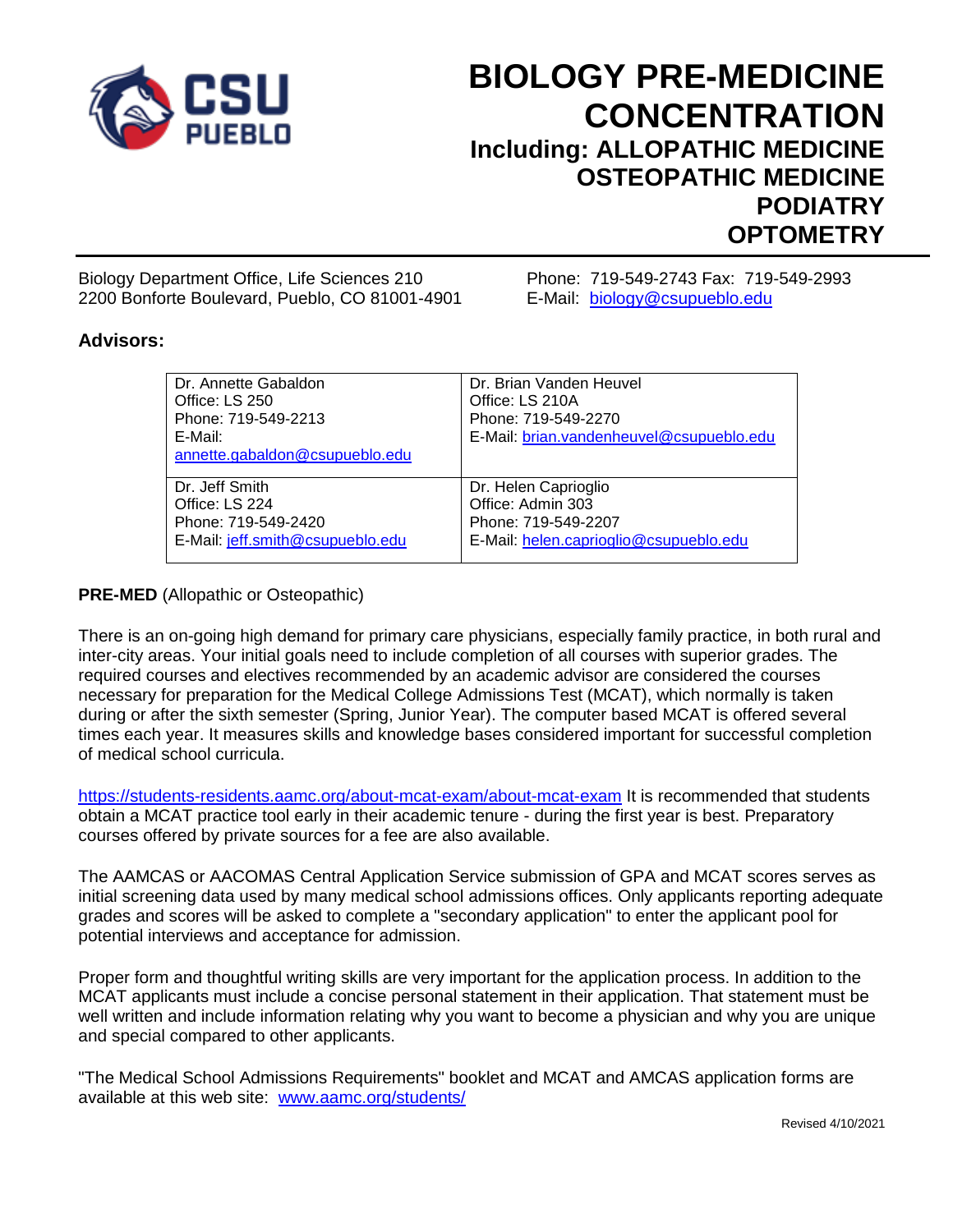### **PRE-PODIATRY**

Podiatry is a growing field of healthcare. Information on Podiatric schools may be found through the American Association of Colleges of Podiatric Medicine:<http://www.aacpm.org/>and applications are submitted through the AACPMAS portal: [https://portal.aacpmas.org/.](https://portal.aacpmas.org/)

Deadline for priority consideration is April 1<sup>st</sup> of each year for the upcoming Fall admission. The final application deadline date is June  $30<sup>th</sup>$  of each year for Fall admission of the same year. Course requirements are similar to medical schools and MCAT is typically required.

### **PRE-OPTOMETRY**

Applicants to professional optometry schools must complete at least 90 credit hours, although most schools now require or prefer a completed B.S. degree. Pre-optometry requirements can vary with different schools. Therefore, it is important to identify and complete those courses required and recommended by the schools to which you intend to apply. A directory of schools and information on 21 schools, prerequisite requirements, and applying to programs can be obtained from the Association of Schools and Colleges of Optometry (ASCO) website at [www.optomcas.org.](http://www.optomcas.org/) It is also recommended for students to get some experience or exposure to the optometric health care field.

Students should plan to sit for the Optometry Admissions Test (OAT) during their junior year or early senior year at the latest. It is recommended that students obtain an OAT practice manual during their freshman year. Information on the OAT can be obtained at<https://optometriceducation.org/>

Average GPA of admitted students in 2013 was 3.31, varying among schools. You may elect to apply for WICHE financial support for optometry schools in participating states (Oregon and California). Information on WICHE is available at [www.wiche.edu.](http://www.wiche.edu/)

#### **GENERAL NOTES:**

It is extremely important to work closely with your pre-medicine advisor immediately after the decision is made to apply to Medical School. The Medical Sciences Society, a student-run club at CSU-Pueblo, provides opportunities for pre-med students to be directly involved with local physicians and programs through experimental learning activities. It is a great idea to be an active member of this student organization. This club has its own room on the second floor of the Life Sciences building (LS 239). It also has a chapter of Alpha Epsilon Delta, a National Pre-Health Honor Society.

Academic success is the primary goal of your undergrad preparation for medical school. Students should then consider the co-curricular activities and experiences that will compliment and strengthen their application. These other activities include potential participation in research projects, community service, and/or leadership responsibilities on or off campus. All students should plan to gain exposure to healthcare professions through shadowing, volunteering or paid employment. Your academic advisor or Med Sciences Society can discuss suggestions for accomplishing this.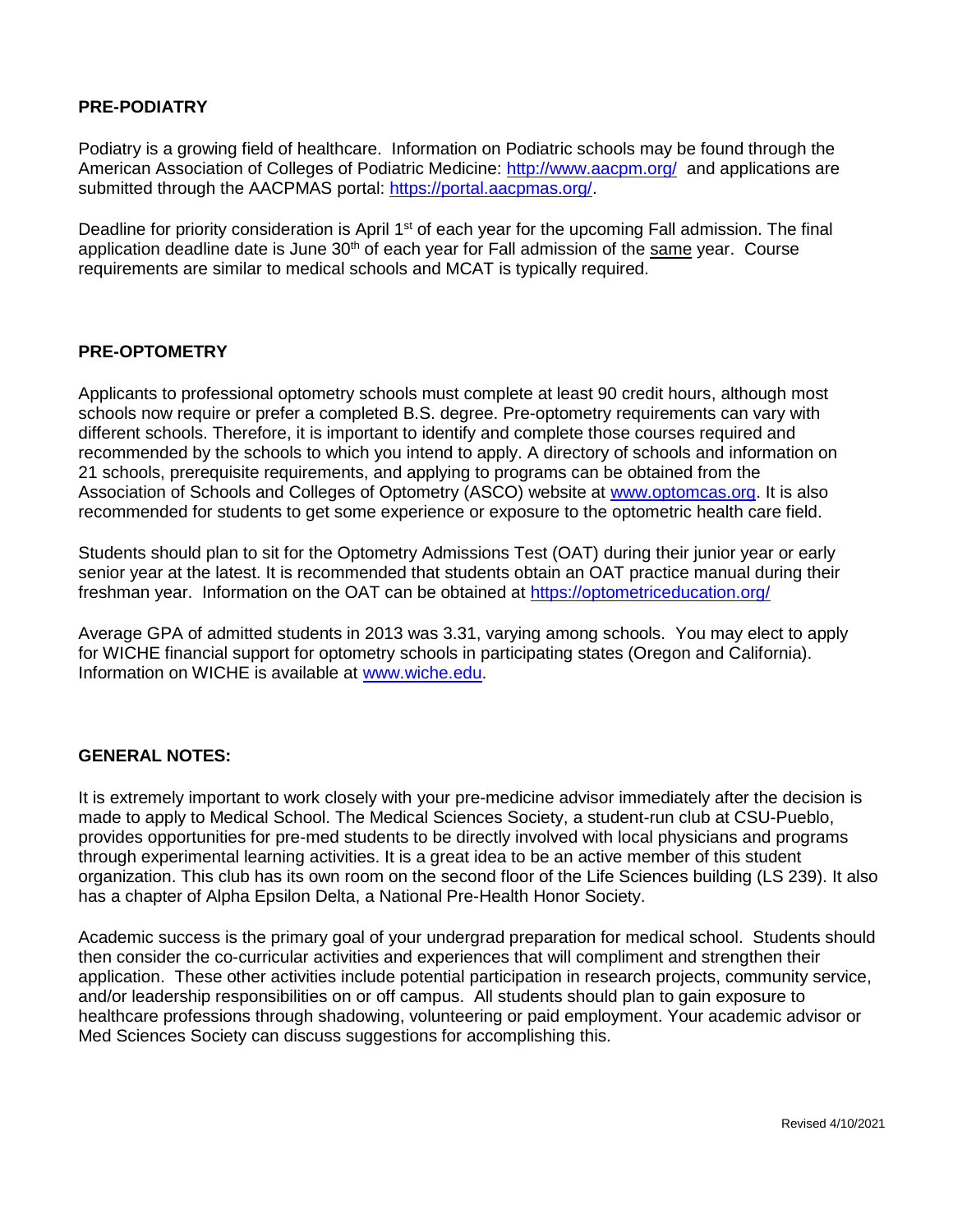# **Biology B.S. with Pre-Med Concentration Course Requirements**

| <b>Biology Courses</b>             | <b>Course Name</b>                         | <b>Credits</b>          | <b>Semester</b> |
|------------------------------------|--------------------------------------------|-------------------------|-----------------|
| <b>BIOL 171</b>                    | <b>First Year Seminar</b>                  | 1                       |                 |
| BIOL 181/L & 182/L                 | College Biology I & II with Labs           | 8                       |                 |
| BIOL 201/L or 202/L                | Botany or Zoology/Lab                      | $\overline{4}$          |                 |
| <b>BIOL 301/L</b>                  | General Microbiology/Lab                   | 5                       |                 |
| <b>BIOL 350</b>                    | <b>Mendelian &amp; Population Genetics</b> | $\overline{2}$          |                 |
| <b>BIOL 351</b>                    | Molecular Biology and Genetics             | $\overline{2}$          |                 |
| <b>BIOL 352</b>                    | <b>Evolution and Ecology</b>               | 3                       |                 |
| <b>BIOL 412/L</b>                  | Cellular Biology/Lab* (S)                  |                         |                 |
| OR BIOL414/L                       | Vertebrate Physiology/Lab* (F)             | 4                       |                 |
| <b>BIOL 493</b>                    | Seminar                                    | 1                       |                 |
| <b>Biology Electives</b>           | See Upper Division Electives Sheet         | 12                      |                 |
|                                    | Total                                      | 42                      |                 |
| <b>Chemistry Courses</b>           |                                            |                         |                 |
| <b>CHEM 121/L</b>                  | General Chemistry I/Lab                    | 5                       |                 |
| <b>CHEM 122/L</b>                  | <b>General Chemistry II/Lab</b>            | 5                       |                 |
| <b>CHEM 301/L</b>                  | Organic Chemistry I/Lab                    | 5                       |                 |
| <b>CHEM 302/L</b>                  | Organic Chemistry II/Lab                   | 5                       |                 |
| CHEM 311 or 411                    | Biochemistry                               | 3                       |                 |
|                                    | Total                                      | 23                      |                 |
| <b>Math and Physics Courses</b>    |                                            |                         |                 |
| <b>MATH 221</b>                    | <b>Applied Calculus</b>                    | $\overline{4}$          |                 |
| <b>MATH 156</b>                    | Intro to Statistics                        | 3                       |                 |
| PHYS 201/L OR<br><b>PHYS 221/L</b> | Principles of Physics I/Lab<br><b>OR</b>   | $4 - 5$                 |                 |
|                                    | General Physics I/L                        |                         |                 |
| PHYS 202/L OR                      | Principles of Physics II/Lab OR            | $4 - 5$                 |                 |
| <b>PHYS 222/L</b>                  | <b>General Physics II/Lab</b>              |                         |                 |
|                                    | Total                                      | $15 - 17$               |                 |
| <b>Gen Ed Courses</b>              |                                            |                         |                 |
| ENG 101/102                        | English Composition I and II               | 6                       |                 |
| COMR103                            | Speaking and Listening                     | 3                       |                 |
| <b>General Education</b>           | (Humanities, History)                      | 9                       |                 |
| PSYCH 100                          | General Psychology (SS)                    | $\overline{\mathbf{3}}$ |                 |
| SOC 101                            | Intro to Sociology (SS)                    | $\mathbf{3}$            |                 |
|                                    | Total                                      | 24                      |                 |
| <b>General Electives</b>           |                                            | $14 - 16$               |                 |
|                                    | <b>Overall Course total</b>                | 120                     |                 |